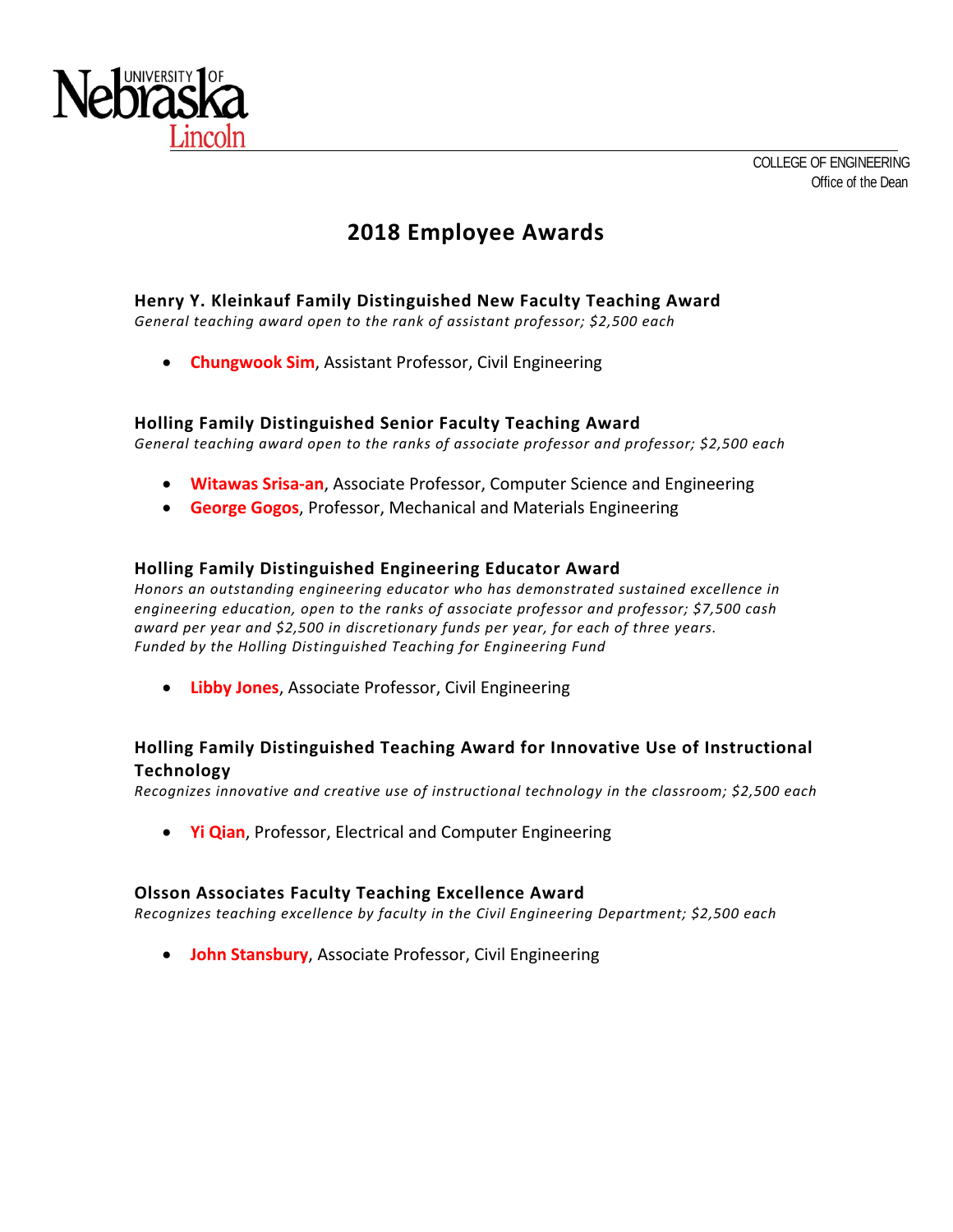### **Holling Family Master Teacher Award/UNL University‐Wide Teaching Award**

*General teaching award open to all faculty ranks; \$1,000 from UNL and \$1,500 from COE each* 

- **Ece Erdogmus**, Professor, Durham School of Architectural Engineering and Construction
- **Yong‐Rak Kim**, Professor, Civil Engineering

## **UNO Alumni Association Excellence in Teaching Award**

*General teaching award open to all faculty ranks; recipient is also recognized at the UNO Faculty and Staff Recognition Reception; \$1,000 from UNO and \$1,500 from COE* 

**Libby Jones**, Associate Professor, Civil Engineering

#### **Holling Family Distinguished Teaching/Advising/Mentoring Award**

*Recognizes faculty for effectiveness as an adviser and mentor, as well as effectiveness as a classroom teacher; chosen by eSAB/NESCO, \$2,500 each* 

- **Cody Stolle**, Research Assistant Professor, Mechanical and Materials Engineering
- **Yi Qian**, Professor, Electrical and Computer Engineering

#### **Tau Beta Pi (Nebraska Alpha Chapter) Distinguished Teaching Award**

*\$1000; Nominations by Tau Beta Pi and chosen by the student body.* 

**Chris Bourke**, Associate Professor of Practice, Computer Science and Engineering

#### **Edgerton Innovation Award**

*Research award open to the rank of assistant professor (tenure track); \$2,500 (personal prize) / \$10,000 (new Ph.D. student assistantship) / \$10,000 (unrestricted research)* 

**Ben Terry**, Assistant Professor, Mechanical and Materials Engineering

#### **College Faculty Research & Creative Activity Award**

*Recognizes individuals for activities associated with investigation/experimentation aimed at the discovery and/or interpretation of facts, as well as the development of creative works or new products; \$2,500 each* 

- **Yufeng Ge**, Assistant Professor, Biological Systems Engineering
- **Jian Wang**, Associate Professor, Mechanical and Materials Engineering
- **Sina Balkir, Professor, Electrical and Computer Engineering**